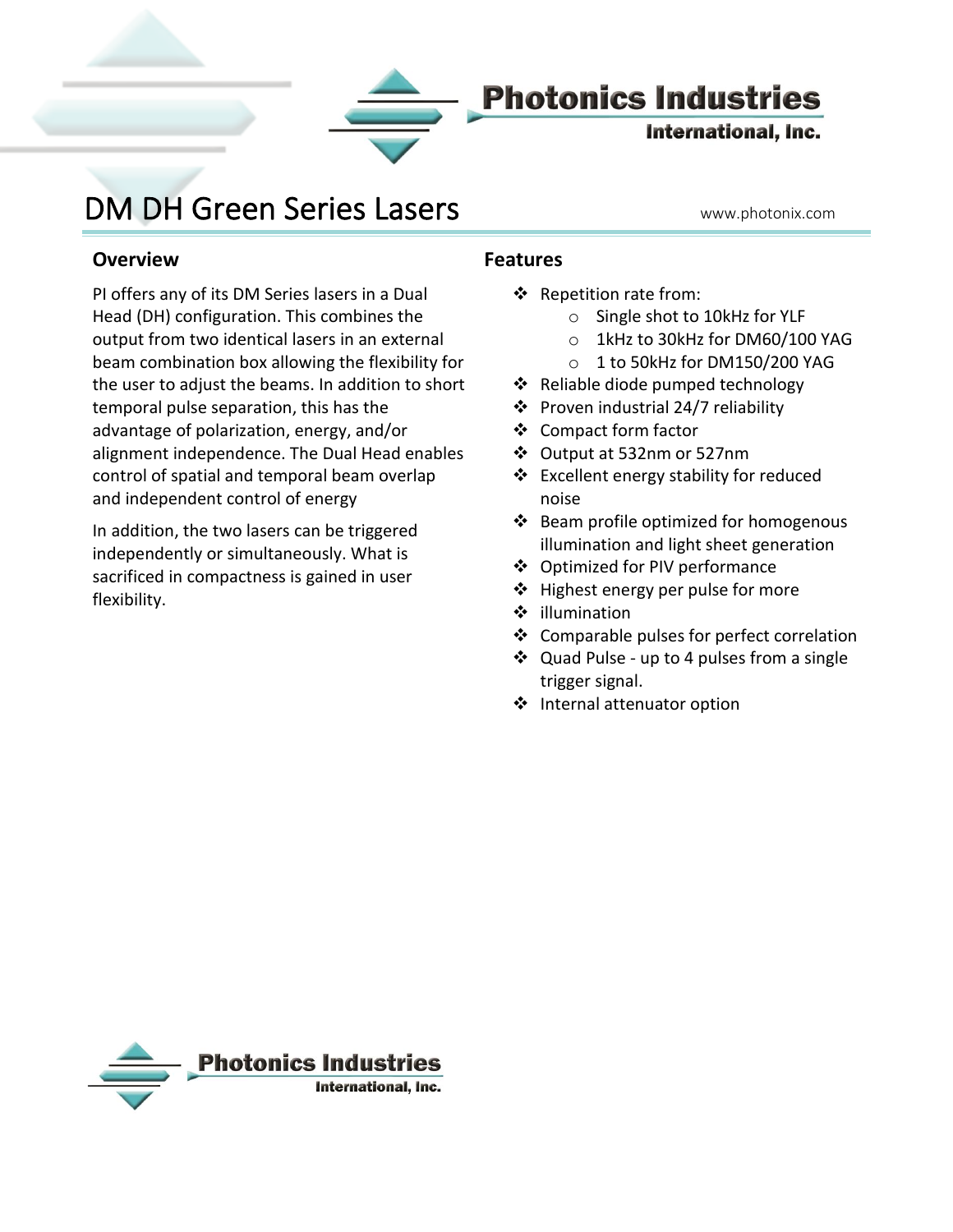# System Specifications

| <b>Specifications</b>            | <b>Model</b>                                             |
|----------------------------------|----------------------------------------------------------|
|                                  | DM25-527-DH                                              |
| <b>Output Characteristics</b>    |                                                          |
| Wavelength (nm)                  | 527                                                      |
| Pulse Energy (mJ) at 1kHz*       | 50                                                       |
| Pulse Width (ns) at 1kHz**       | $^{\sim}$ 170                                            |
| <b>Repitition Rate</b>           | Single shot to 10 kHz                                    |
| Pulse to Pulse Stability**       | $< 0.5\%$ rms                                            |
| Long Term Stability              | 0.5% rms                                                 |
| <b>Beam Characteristics</b>      |                                                          |
| Beam Diameter (nominal)**        | 5.0 mm                                                   |
| Beam Divergence**                | 8.0 mrad (nominal)                                       |
| Beam Circularity**               | >85%                                                     |
| Spatial Mode (M2)**              | $^{\sim}$ 13 to 18                                       |
| <b>Beam Pointing Stability**</b> | $<$ 25 urad                                              |
| <b>Operating Specifications</b>  |                                                          |
| Interface                        | RS 232 / External TTL Triggering / GUI Software included |
| Warm-up Time                     | < 5 min from standby or cold start                       |
| <b>Electrical Requirement</b>    | 100 to 240 V                                             |
| <b>Line Frequency</b>            | 50 to 60 Hz                                              |
| <b>Power Consumption</b>         | $~2$ kW                                                  |
| <b>Ambient Temperature</b>       | 15 to 30 °C                                              |
| <b>Physical Characteristics</b>  |                                                          |
| <b>Dimensions of Laser Head</b>  | 12 in x 26 in x 4.6 in + (WxLxH)                         |
| <b>Dimensions of Controller</b>  | 16 in + + x 16 in x 3.5 in (2U) (WxLxH)                  |
| Weight of Laser Head             | $^{\sim}85$ lbs                                          |
| Weight of Controller             | $^{\sim}$ 20 lbs                                         |
| <b>Umbilical Length</b>          | 3 <sub>m</sub>                                           |
| * 2 heads combined               | <sup>+</sup> Includes height of desiccant (0.35")        |

\*\* Each individual head †† Not including rack mount option (total width w/ rack mount option = 19.0")

International, Inc.